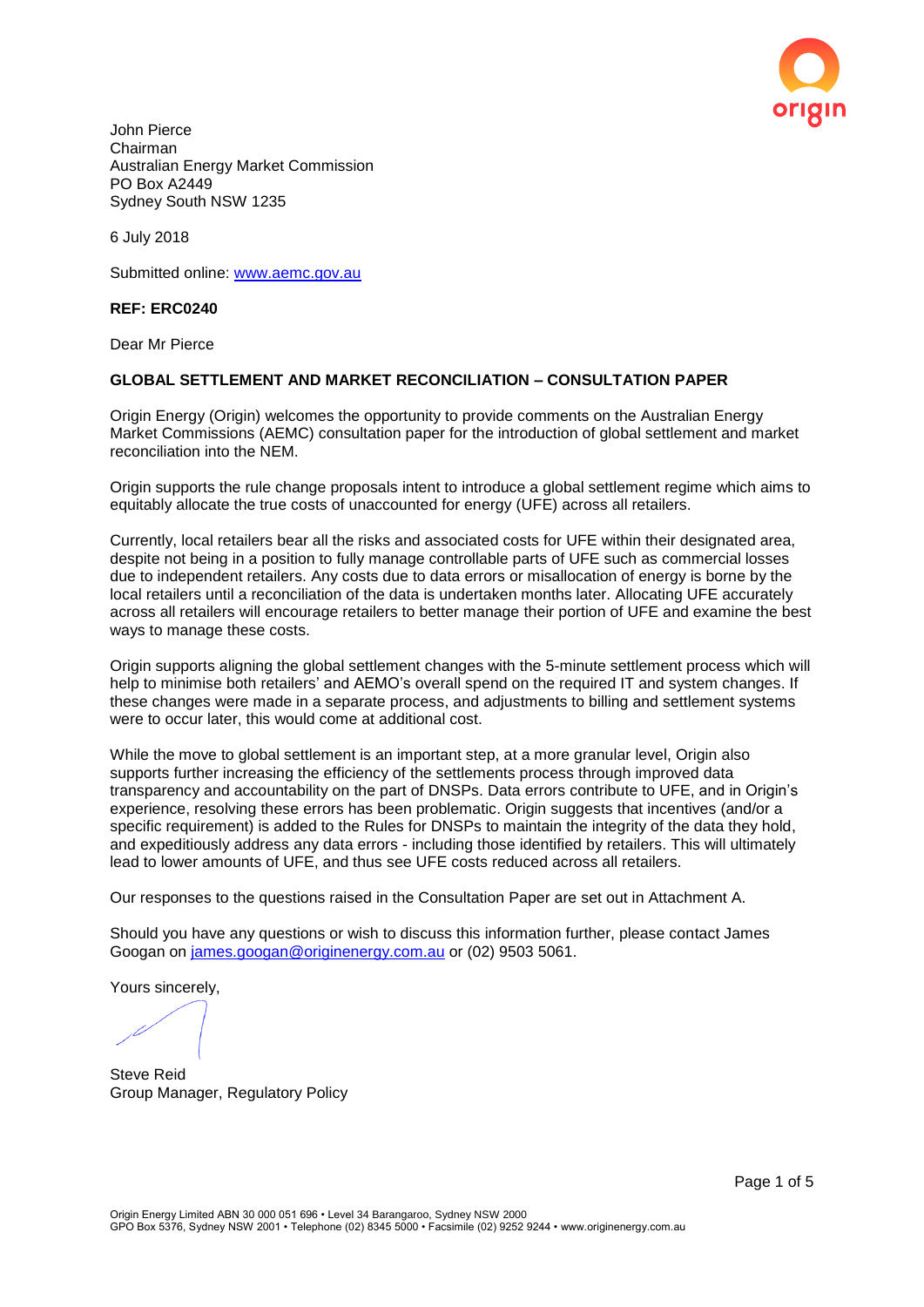## Attachment A

| <b>Questions</b>                                                         |                                                                                                                           | <b>Feedback</b>                                                                                                                                                                                                                                                                                                                                                                                   |  |  |
|--------------------------------------------------------------------------|---------------------------------------------------------------------------------------------------------------------------|---------------------------------------------------------------------------------------------------------------------------------------------------------------------------------------------------------------------------------------------------------------------------------------------------------------------------------------------------------------------------------------------------|--|--|
| Chapter 5 - Section 5.1.1 - Allocating volumes of unaccounted for energy |                                                                                                                           |                                                                                                                                                                                                                                                                                                                                                                                                   |  |  |
| 1.                                                                       | To what extent is the full allocation of UFE to local retailers an<br>issue?                                              | Origin agrees with the consultation paper that Local Retailers bear all the risk<br>for UFE.                                                                                                                                                                                                                                                                                                      |  |  |
|                                                                          |                                                                                                                           | Local retailers under the current 'Settlements by Differencing' approach<br>unfairly bear the risk of inaccurate consumption data due to:                                                                                                                                                                                                                                                         |  |  |
|                                                                          |                                                                                                                           | Incorrect metering at the current transformer meter (CTM) and/or at the<br>customers metering levels.<br>Over and under estimation of consumptions while the local retailer waits<br>$\bullet$<br>for actual readings to be provided by the Meter Data Providers, and<br>NMIs standing data not being updated correctly on time.<br>$\bullet$                                                     |  |  |
|                                                                          |                                                                                                                           | The above results in local retailers cross subsidising the settlement by<br>differencing errors until they are discovered through the revision cycle. This<br>can take an extended period of time, and in some cases the errors are difficult<br>to recover with some remaining unidentified. In other instances, the costs of<br>recovery can prove greater than the actual recoverable amounts. |  |  |
|                                                                          |                                                                                                                           | One potential way to improve the accuracy of UFE is to require DNSPs to<br>resolve data errors through greater data transparency. There is potential for<br>millions of dollars in unders and/or overs that would continue to be<br>unaccounted for if DNSPs are not compelled to rectify incorrect data.                                                                                         |  |  |
|                                                                          |                                                                                                                           | For example, Origin has observed some TNIs with far more UFE than can be<br>explained by factors such as theft, and conversely found some TNIs where<br>UFE was negative compared to published loss factors. We hypothesised that<br>these anomalies were likely NMI-to-TNI allocation errors in the standing data<br>maintained by the DNSPs                                                     |  |  |
| 2.                                                                       | What are the UFE costs and volumes for local retailers?                                                                   | We have previously provided this information to the AEMC on a confidential<br>basis.                                                                                                                                                                                                                                                                                                              |  |  |
| 3.                                                                       | What are your views on AEMO's high level design for global<br>settlement, generally and in relation to allocation of UFE? | Origin supports the papers proposal that the global settlement calculations be<br>undertaken at the TNI level. This will allow anomalies to be identified,<br>investigated & remedied. Origin would not support patch-level calculations as<br>they are too-high a level and have the potential to hide millions of dollars due<br>to the sheer volume of energy involved.                        |  |  |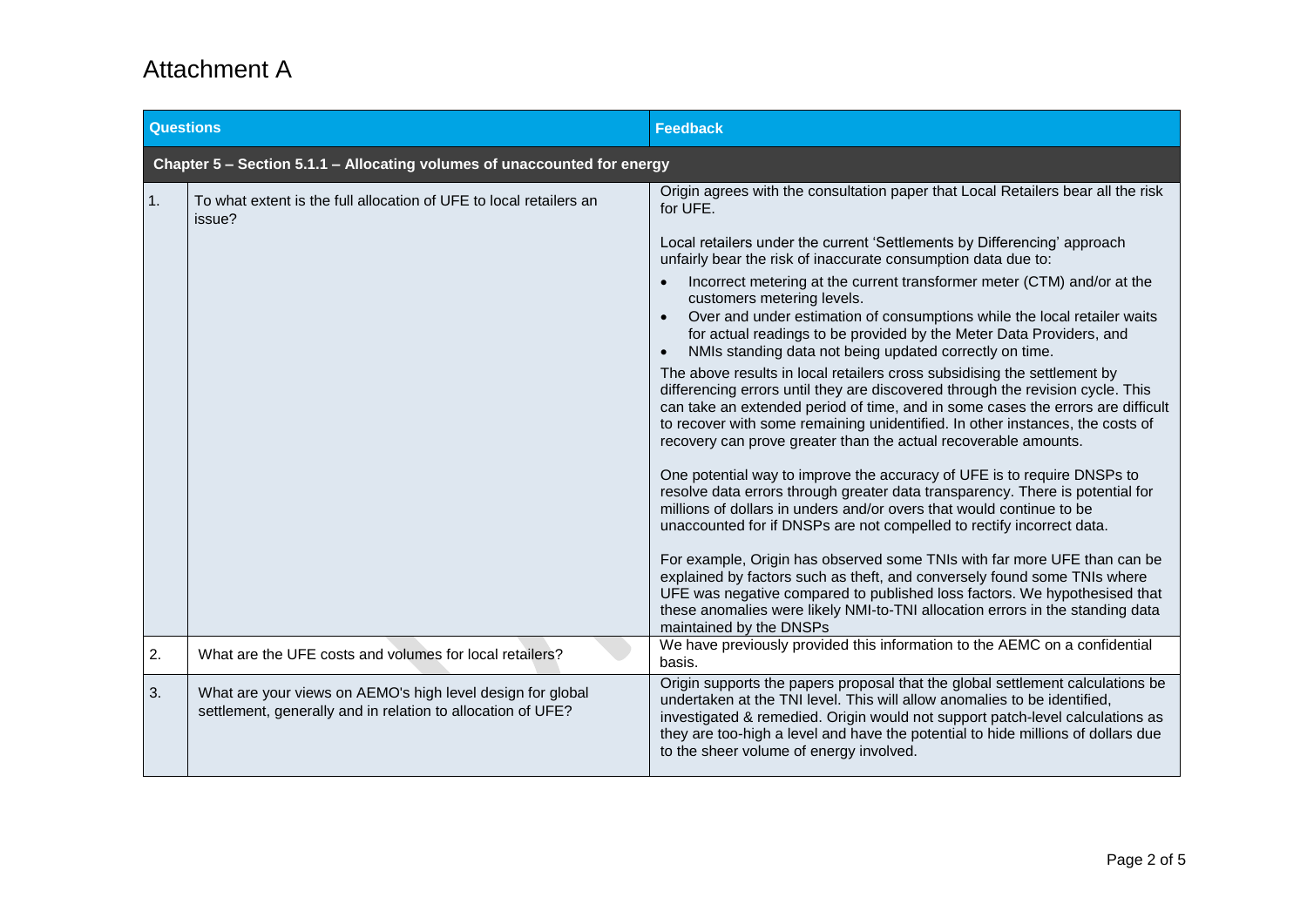| <b>Questions</b>                                                              |                                                                                                                                                 | <b>Feedback</b>                                                                                                                                                                                                                                                                                                                                                        |  |  |
|-------------------------------------------------------------------------------|-------------------------------------------------------------------------------------------------------------------------------------------------|------------------------------------------------------------------------------------------------------------------------------------------------------------------------------------------------------------------------------------------------------------------------------------------------------------------------------------------------------------------------|--|--|
| 4.                                                                            | What other UFE allocation methods could be suitable and why?                                                                                    | Origin recommends that an appropriate threshold for UFE at a TNI be<br>implemented and that this threshold be set by engineering/technical experts in<br>network metering settings through a working group.                                                                                                                                                            |  |  |
|                                                                               |                                                                                                                                                 | A threshold mechanism will ensure that, once breached, AEMO or the DNSP<br>will be required to undertake a review of the TNI's UFE volumes to determine if<br>there is an issue that needs to be resolved.                                                                                                                                                             |  |  |
|                                                                               |                                                                                                                                                 | One additional point Origin would like to see is that when the thresholds for<br>each TNI have been breached, the investigation take place across a period of<br>settlement weeks rather than letting the variances be accumulated quarterly or<br>yearly. This would allow more accurate reconciliation of the data and ensure<br>remedies are instigated quicker.    |  |  |
| Chapter 5 - Section 5.1.2 - Effect on pricing of unaccounted for energy costs |                                                                                                                                                 |                                                                                                                                                                                                                                                                                                                                                                        |  |  |
| 5.                                                                            | How will local and independent retailers respond to change in the<br>financial responsibility for UFE? In what way and to what extent?          | Origin believes that under global settlement, the distribution of UFE would be<br>clearer, and more equitable for all retailers.<br>We anticipate that with improved IT systems developed through the 5-minute<br>settlement process, our data capabilities will increase and thus be able to<br>reconcile settlement data better and account for UFE more accurately. |  |  |
| 6.                                                                            | Do you consider that a move to global settlement would affect<br>retailer competition, and if so, how? How could these effects be<br>addressed? | We anticipate that the application of UFE will be applied in proportion to the<br>percentage of customers held in the various network boundaries. The<br>application of this will mean the cost of energy is fair and equitable across the<br>whole market, promoting balanced competitive behaviour amongst all retailers.                                            |  |  |
| Chapter 5 - Section 5.1.3 - Secondary price effects                           |                                                                                                                                                 |                                                                                                                                                                                                                                                                                                                                                                        |  |  |
| 7.                                                                            | What are your views on the levels of any secondary price effects<br>from global settlement?                                                     |                                                                                                                                                                                                                                                                                                                                                                        |  |  |
| 8.                                                                            | How would UFE be treated under the LRET, the SRES and<br>jurisdictional environmental schemes?                                                  | Origin understands that the liability for LRECs and SRECs is calculated at the<br>TNI level. As a result, we don't believe the treatment of UFE will affect liability<br>calculations for LRET, SRES, VEET or ESS                                                                                                                                                      |  |  |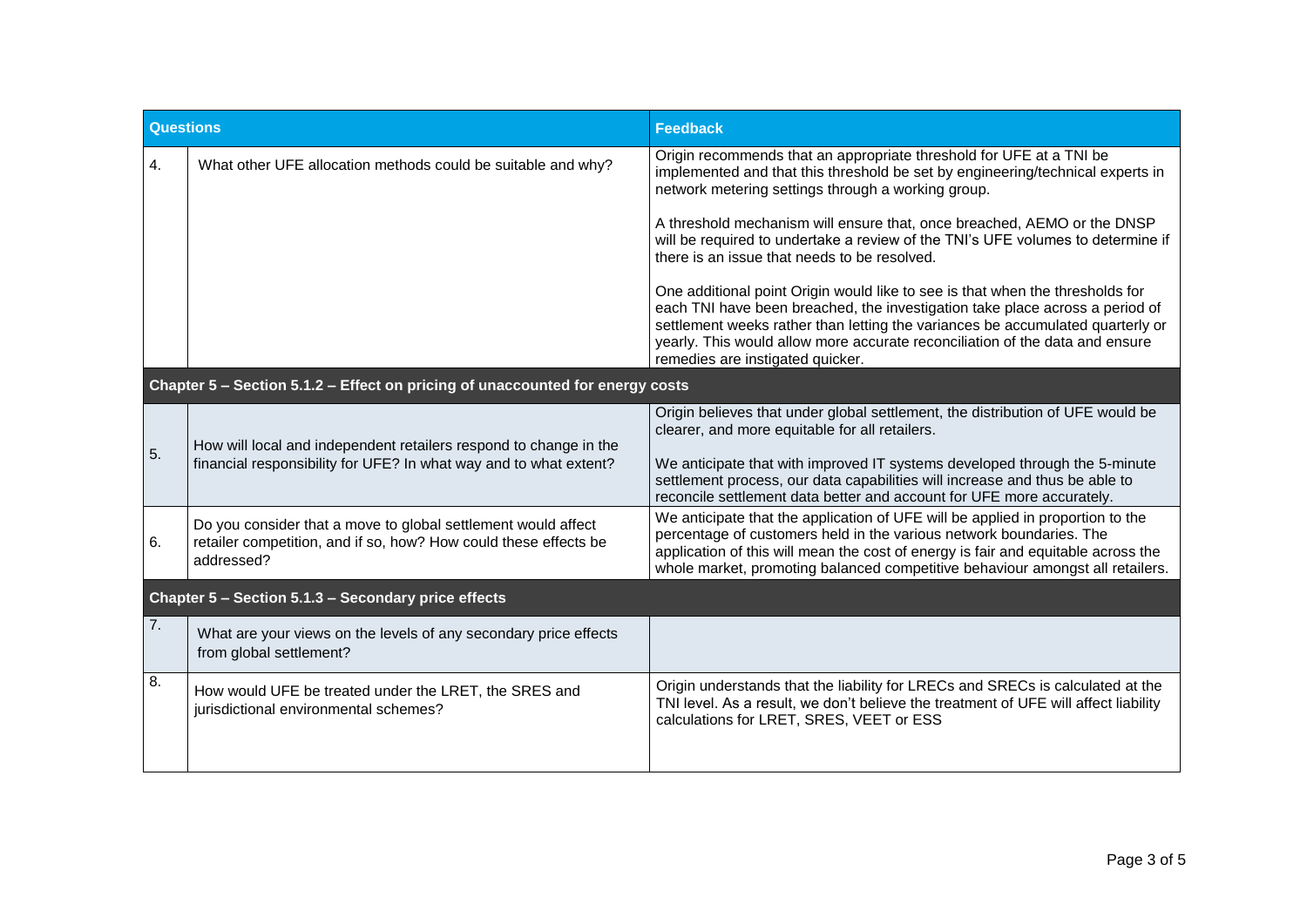| <b>Questions</b>                                                                 |                                                                                                                                                                                                                    | <b>Feedback</b>                                                                                                                                                                                                                                                                                                                                                                                                                                                                                                                                                                                                                                                                                         |  |  |
|----------------------------------------------------------------------------------|--------------------------------------------------------------------------------------------------------------------------------------------------------------------------------------------------------------------|---------------------------------------------------------------------------------------------------------------------------------------------------------------------------------------------------------------------------------------------------------------------------------------------------------------------------------------------------------------------------------------------------------------------------------------------------------------------------------------------------------------------------------------------------------------------------------------------------------------------------------------------------------------------------------------------------------|--|--|
| 9.                                                                               | Under the proposed global settlement design, what information<br>would be needed on settlement statements to support liability<br>calculations for the LRET, the SRES and jurisdictional<br>environmental schemes? | As above, likely no impact.                                                                                                                                                                                                                                                                                                                                                                                                                                                                                                                                                                                                                                                                             |  |  |
| Chapter 5 - Section 5.1.4 - Calculating unaccounted for energy - unmetered loads |                                                                                                                                                                                                                    |                                                                                                                                                                                                                                                                                                                                                                                                                                                                                                                                                                                                                                                                                                         |  |  |
| 10.                                                                              | What are your views on the proposed method for calculating total<br>UFE for a local area?                                                                                                                          |                                                                                                                                                                                                                                                                                                                                                                                                                                                                                                                                                                                                                                                                                                         |  |  |
| 11.                                                                              | How should unmetered loads be managed?                                                                                                                                                                             |                                                                                                                                                                                                                                                                                                                                                                                                                                                                                                                                                                                                                                                                                                         |  |  |
| 12.                                                                              | What other categories of loads need to be considered in the UFE<br>calculation?                                                                                                                                    |                                                                                                                                                                                                                                                                                                                                                                                                                                                                                                                                                                                                                                                                                                         |  |  |
|                                                                                  |                                                                                                                                                                                                                    |                                                                                                                                                                                                                                                                                                                                                                                                                                                                                                                                                                                                                                                                                                         |  |  |
| Chapter 5 - Section 5.4.1 - Implementation timing                                |                                                                                                                                                                                                                    |                                                                                                                                                                                                                                                                                                                                                                                                                                                                                                                                                                                                                                                                                                         |  |  |
| 13.                                                                              | What are your views on a start date for global settlement?                                                                                                                                                         | Origin supports the alignment of global settlement with the 5-minute settlement<br>work program and a simultaneous start date (1 July 2021).<br>As part of the 5-minute settlement process, Origin must undertake extensive<br>IT system changes which involves testing, compliance, new data systems and<br>reconciliation processes.<br>Combining global settlement with 5-minute settlement will allows these<br>processes to occur concurrently and thus reduce implementation costs.<br>Origin would not support delaying global settlement after 5-minute settlement<br>has gone live, nor do we support a separate process at a later date. Both<br>options are likely to result in added costs. |  |  |
| 14.                                                                              | What are your views on a staged commencement of global<br>settlement, for example, by jurisdiction or distribution area? How<br>would a staged commencement best be implemented?                                   | We support aligning the start date for global settlement with that of 5-minute<br>settlement.                                                                                                                                                                                                                                                                                                                                                                                                                                                                                                                                                                                                           |  |  |